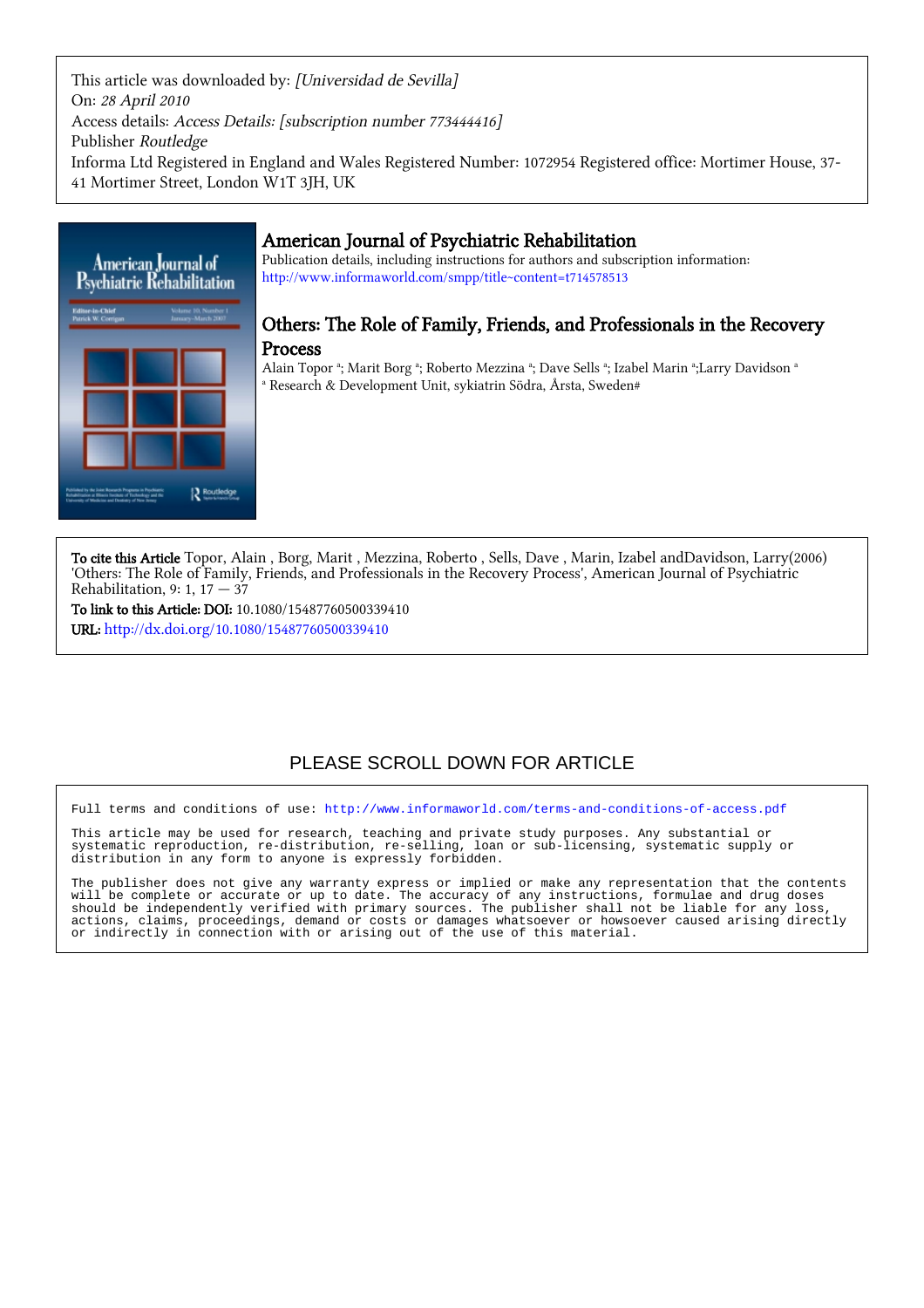

# Others: The Role of Family, Friends, and Professionals in the Recovery Process

Alain Topor, Marit Borg, Roberto Mezzina, Dave Sells, Izabel Marin, and Larry Davidson

Research & Development Unit, Psykiatrin Södra, Årsta, Sweden $#$ 

Relationships have a tremendous impact on how people recover from schizophrenia. Previous research has focused on the role of clinicians in these supportive relationships, but the current study finds that these relationships can occur within the mental health system, the family, or out in the community. Regardless, it is very important for people in recovery to feel as if they are supported and cared for. In qualitative interviews, we examine the specific aspects that characterize other people's actions when helping in the recovery process. First, for both professionals and family members, being ''there'' and available seemed to help people in recovery. Secondly, people helped by doing more than was expected of them, sometimes by lending money or doing something extra to help out the person in recovery. Thirdly, people helped by doing something different than what was expected of them. For professionals, this might mean that they break a minor rule. These factors helped people in recovery feel like they were special, chosen, and ''worth'' doing something extra for.

The majority (60–70*%*) of individuals with schizophrenia do not marry, and most have relatively limited social contacts. (APA, 1994, p. 278)

In this article, we focus on the social relationships described by the informants in the multinational study described in more detail in the previous special issue of this journal (Davidson, Borg, Marin, Topor, Mezzina, and Sells, 2005); relationships with a range of

<sup>#</sup>Affiliation reflects lead author.

Address correspondence to Alain Topor, Ph.D., Research & Development Unit, Psykiatrin Södra, S–12039 Årsta, Sweden. E-mail: alain.topor@sll.se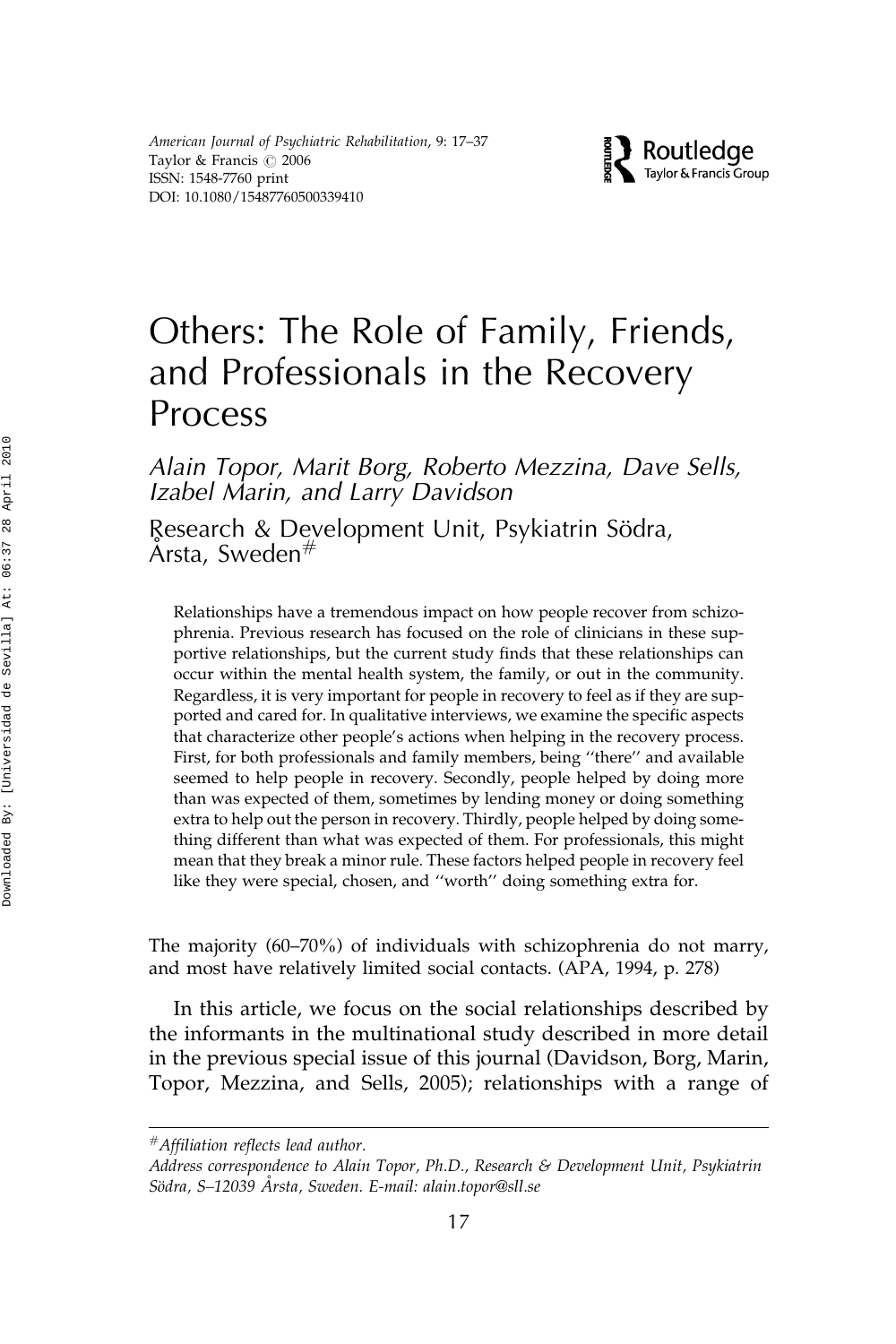people including, but also going beyond, family and mental health professionals. In this way, these findings challenge one component of the conventional clinical wisdom about psychosis: that is, that people with psychosis prefer to be alone.

#### BACKGROUND

People with severe mental disorders are often described in the psychiatric literature as being withdrawn and isolated. Hatfield and Lefley (1993) summarize this widespread image: ''People with schizophrenia are seen as unsocial, eccentric, suspicious and solitary. They have poor empathy with other people, are rigid in behavior, communicate in unusual styles, and prefer to be alone'' (p. 62). This isolation has been thought to characterize schizophrenia itself, rather than being perceived as a consequence of the social conditions under which many people with mental illness live namely, stigmatized and impoverished. This alleged inability to enter into interpersonal relationships has a long tradition in various schools of thought in psychiatry. Kraepelin (1971), for example, described dementia praecox as a disorder in which the individual as a person virtually ceases to exist: ''There are apparently two principal groups of disorders which characterize the malady. On the one hand we observe a weakening of those emotional activities that permanently form the mainsprings of volition. In connection with this, mental activity and instinct for occupation becomes mute'' (p. 75).

If the individual ceases to exist as a person, then companionship and social relationships also cease to be possibilities. It means not only that people with severe mental illnesses withdraw from social relationships, but also that they are not affected in any goal-directed and predictable way by their experiences or by how others respond to them. In other words, the human interaction involved in psychiatric treatment is ineffective in bringing about improvement. Family, friends, and personnel in psychiatry or the social services, whether or not they have any therapeutic training, can have no positive effect on the course of the illness. They may enhance the person's quality of life or even contribute to ensuring that the functional disability caused by mental illness does not become a handicap, but they cannot affect in any way the disorder itself.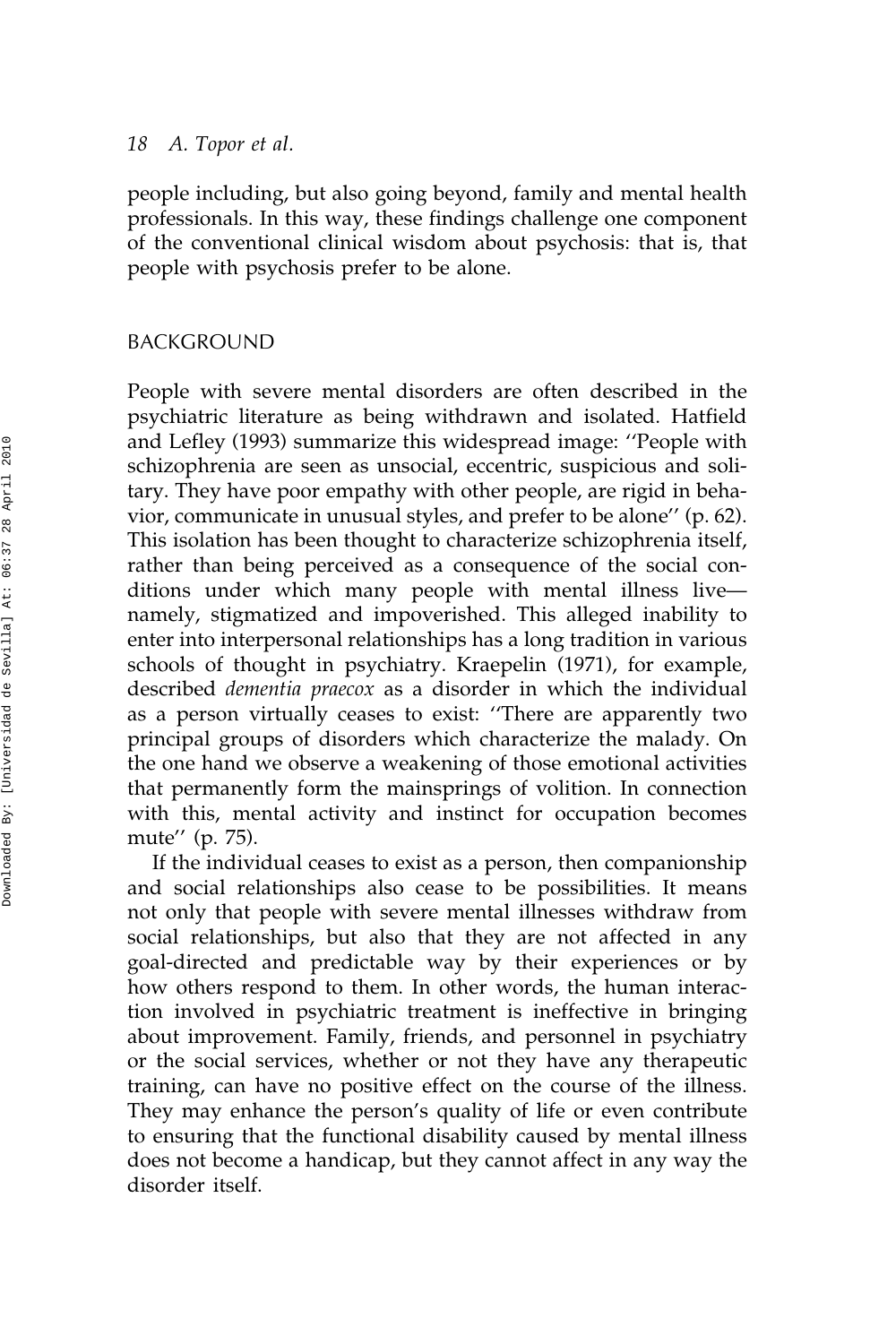It is mostly in sociology (Barham, 1984; Bentall, 1990; Goffman, 1961; Scheff, 1984) and in the sociopsychological literature (Estroff, 1985, 1989; Mead, 1974; Thomas, 1997) that attention has been drawn to the importance of other people in the lives of people with mental illness. Bury (1982) described chronic illness as a biographical disruption. The individual's life is divided into a ''before'' and an ''after.'' In between, an inexplicable event has occurred that has disrupted the continuity of the original biographical narrative. When a problem situation has persisted for a longer time, the individual's social environment begins to adapt itself to the new circumstances. Memories of the individual's earlier life begin to fade and there are fewer people in the person's surroundings that are there to remember. The person's social network gets smaller in number, and there are fewer people who knew the person from ''before.'' There is also a qualitative change in the network; people who came into contact with the person in the period ''after,'' and, as a result of the person's problems, have now replaced his or her former friends and family. They relate to the person because of his or her problems without knowledge of his or her past existence. These two processes tend to reinforce the feeling that a severe mental disorder is an ''I amillness'' and not an ''I have illness,'' and thus constitutes a permanent change (Estroff, 1989). The diagnosis is something the person has become, the person's new identity, rather than an illness the person has contracted. This shift in perspective is commonly found among both people with psychosis and their social networks.

Earlier recovery research (Breier & Strauss, 1984; Davidson, 2003; Davidson et al., 2001; Denhov, 2003; Topor, 2001) indicates that other people can in fact play an important role for persons who have a severe mental illness. To shed light on this finding, the present contribution asks the following questions: (1) Can other people contribute to the recovery process? (2) If so, which people? and (3) What, according to the informants, is it that these people do that contributes to the recovery process?

#### METHODS

The methods utilized to collect and analyze the data for this multinational study were described in the first article in this series, in the previous issue of this journal (Davidson, Borg, Marin, Topor, Mezzina, and Sells, 2005).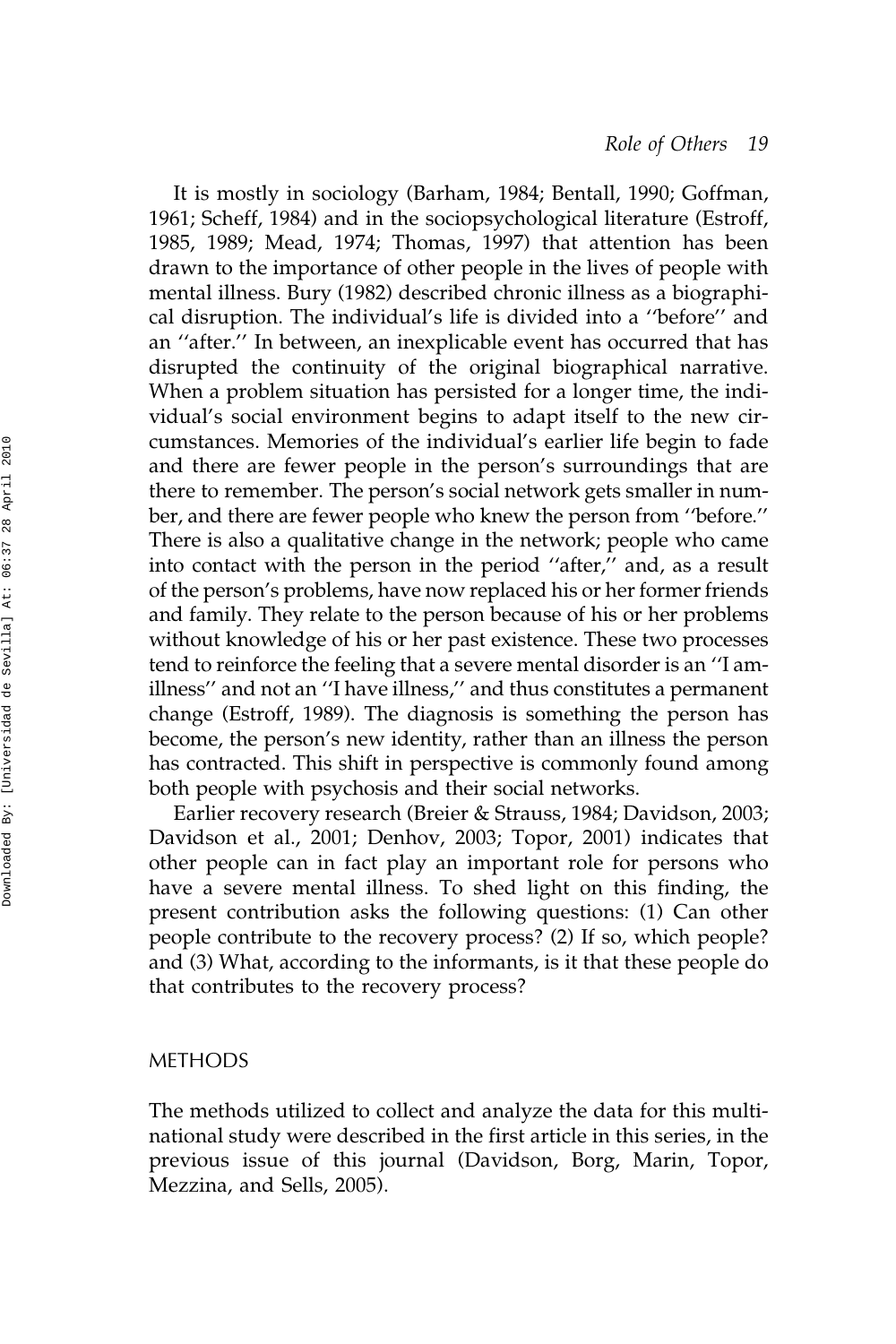#### FINDINGS

The empirical data collected through the 12 interviews in this study indicate that people with a diagnosis of severe mental illness both desire and are capable of entering into reciprocal relationships with other people, and that they are aware that those relationships change over time and as a result of their illness. Specifically, there are three findings that point to this conclusion: (1) social relationships play a central role in the recovery process, (2) a beneficial social relationship is not dependent on the helper's formal education or training, and (3) beneficial relationships have certain common characteristics. We will briefly describe these themes before examining more deeply the specific nature of the relationships.

## The Importance of Relationships

All 12 informants describe themselves as being involved in relationships with others. During acute phases of their illness these friendships might be broken off, either by themselves or by the other person. But when the acute phase had passed, most of the informants said that they made a real effort to recreate their former relationships or try to form new relationships if their old social network had thinned out too much. Several of the informants talked about their loneliness as being a consequence of the stigmatization process, rather than as reflecting some trait within themselves. Ole described the stigma he felt at the beginning of his illness:

...I had sporadic contact with friends at that time ...It was very important for me to be seen or accepted, like. And I was very honest about my illness then—right away when I realized that—I started on medication—I was ill, I wrote to all my friends that this was what had happened ... But I didn't understand what being ill meant—neither did they—but the reason I was so eager to keep in touch with my friends was that I wanted to be comforted, like, but I didn't get that kind of response...

For many of those interviewed, the feelings of loneliness and isolation were extremely painful, and not only pointed to what had been lost in the course of the illness but also increased the trauma of the illness itself. In response to this, several described how they learned to change the nature and intensity of their relationships in order to protect the people in their lives from the full brunt and severity of the illness, and thereby maintained a social network.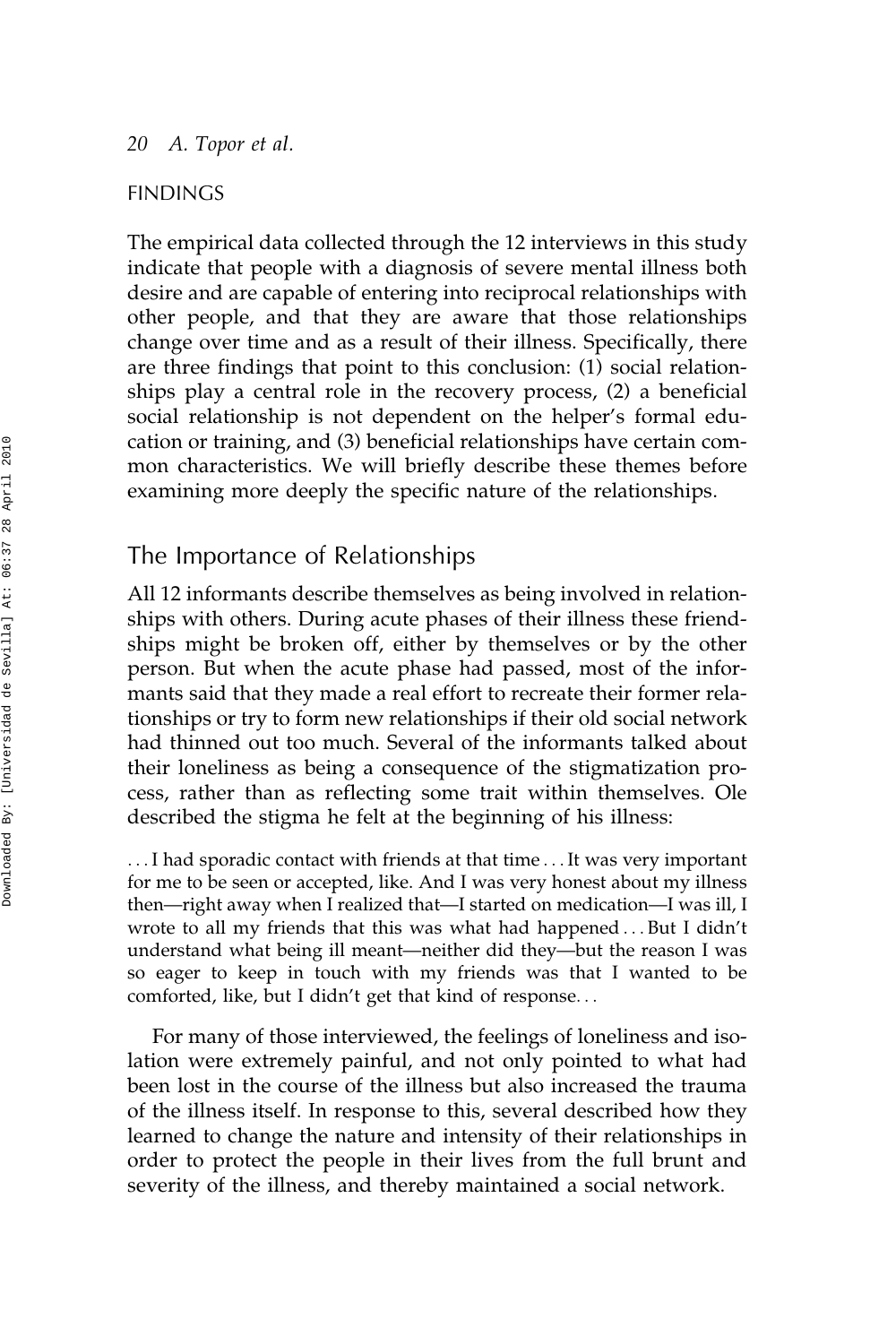All of the informants talked about their relationships playing a major role in the course of their illness, and in their recovery. Many considered that their psychiatric problems were directly related to their personal relationships. They mentioned, for example, the relationship with their parents and the problems they often had in contacts with the opposite sex and with friends. Many also claimed that the humiliating way they had been treated by professionals, family, and friends had led to a worsening of their problems. In such a context, withdrawing from relationships was a way to manage a situation that constituted a real risk for the individual's mental health. Ole continued his studies at the university while he was still psychotic. In order to cope, he had to spend less time with other people, which his parents accepted: ''I was sort of allowed to keep to myself when I slept through those six months. There weren't any demands on me, like you have to get up now and eat. I was allowed to do it and this has probably helped me a lot.''

All the informants described critical phases in their recovery process that were directly related to their meetings and interactions with other people. Sometimes they were the same people, usually family members, who had earlier played a negative role in their lives.

Among those whom the informants indicated had contributed to their recovery were professionals, such as therapists, nurses, social workers, and psychiatrists. Their contribution did not seem to be connected to any particular theoretical school; it was not their formal competence that was brought forth and described as being of importance. What appeared to be important were their personal characteristics and the type of relationship they succeeded in establishing with the person. And, in fact, people outside the professional community were described as being able to play a central role in the recovery process. Parents, siblings, friends, and peers, for example, are mentioned in the narratives.

As a group, the people who contributed to the recovery process can be characterized by their heterogeneity. We will now investigate some of the characteristics of the beneficial relationships that are described in the interviews. Since relationships with other people in recovery are described elsewhere in this issue (in Sells et al., 2005) we will concentrate here on the informants' relationships with their families, friends, and the professionals with whom they interacted.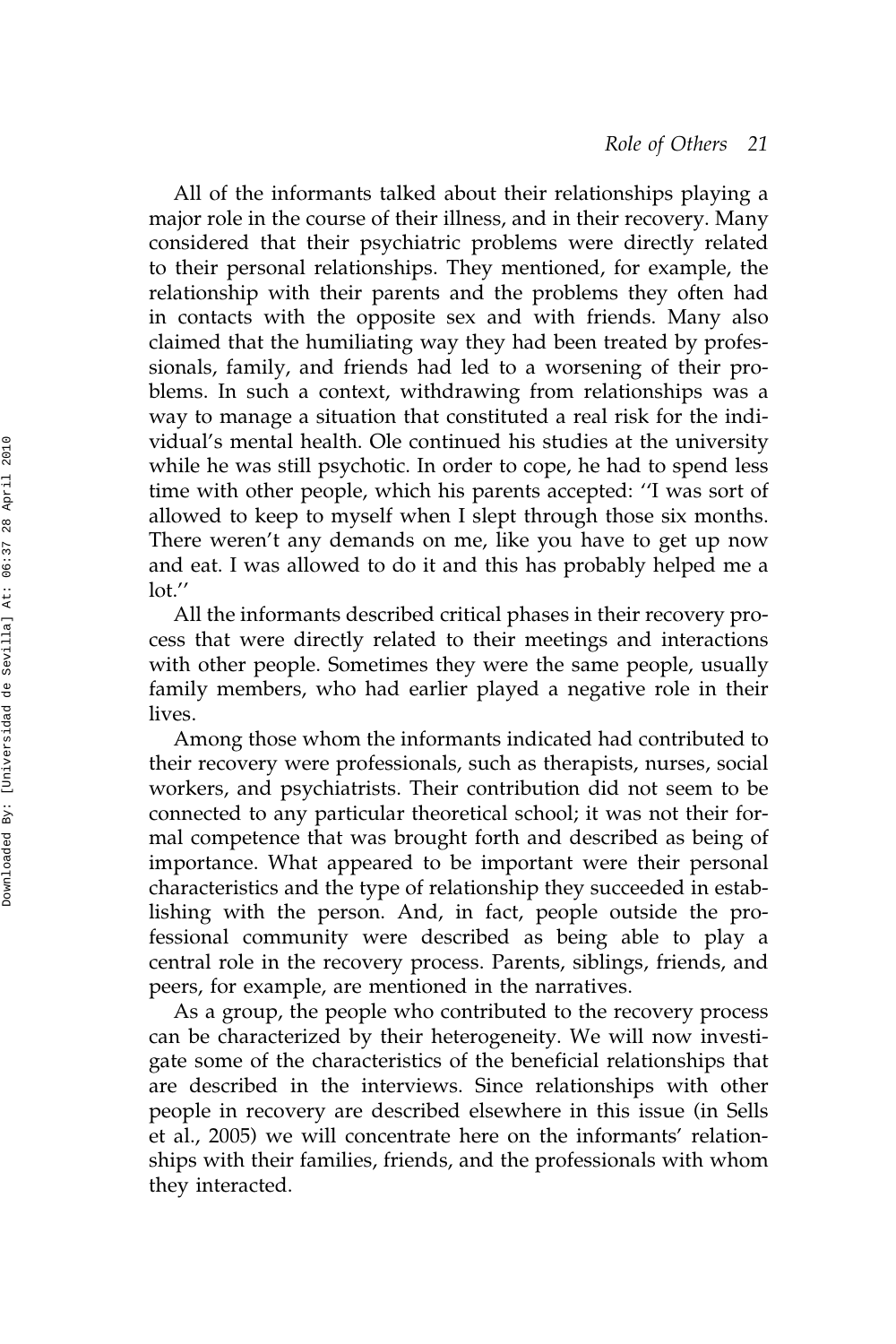## Relationships with Family and Friends

Three aspects of the contribution that family members and longtime friends made to the recovery process emerged in the data. We have termed these ''standing alongside the person,'' ''being there for the person,'' and ''moving on with recovery.''

## Standing Alongside the Person

Because they had a relationship with the person before he or she became ill, people from the past have certain knowledge about the person as an individual. They can bear witness to the fact that the person has not always had a psychotic disorder. By standing by the person in good times and in bad, they can confirm the person's complexity. By ''being with'' they: (1) Stand for a continuity that extends back into the person's preillness history, (2) Demonstrate by their very presence that the person cannot be reduced to the stigmatized image of someone whose whole make-up consists only of symptoms and shortcomings, and (3) Are the bearers of hope for a future that differs from a present life marked by suffering and limitations.

Continuity in a life-long perspective is essential, and even a professional can acquire a special significance as someone who has known the person in different periods of his or her life. Carol describes what it meant for her to have a case manager who knew her in her earlier life:

Carol: This case manager was the only one who was really pushing for recovery with any of the consumers.

Interviewer: So it's good you got a hold of her?

Carol: Yeah, yeah. And it just happened that I had known her from when we had gone to school, which I think also helped a lot because we had an almost personal thing going because of knowing each other from previous years.

Standing alongside the person means that he or she can rely on the family member or friend's strengths, expectations, and knowledge when times are difficult; the person is not alone in the world. Parents, siblings, and one's own children can be reason enough for not taking one's own life for someone who has touched bottom. During times when problems accumulate and one has lost all hope, a person can still choose to survive for someone else's sake. As Carol describes: ''The other thing that kept me going the first time I thought about committing suicide is ... if I killed myself what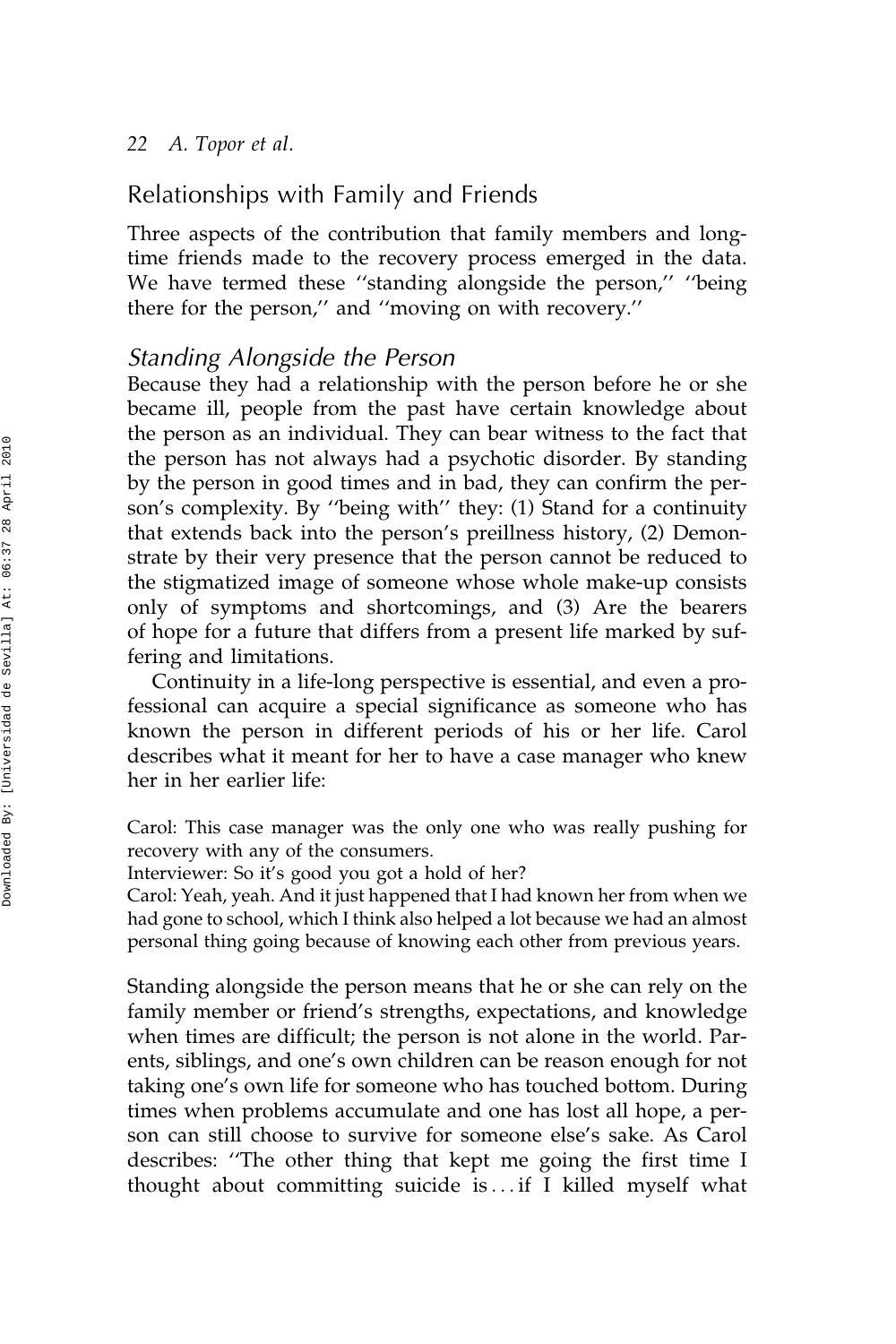would happen to my sister?'' That someone else would be affected by one's death can be reason enough not to go through with plans to commit suicide when there seems to be no other reason to not do it.

### Being there for the Person in Recovery

Having to live with a severe mental problem creates enormous difficulties when it comes to trying to cope with daily life, whether in the psychiatric system or beyond. It is in such problematic situations that family and friends can play a crucial role. They might be the first ones to notice that the person's problems are getting worse, and thus they could be a connecting link to care. The informants sometimes described their interventions as an infringement on the individual's rights, but also as invaluable help. It also can be difficult for people to make their voices heard in the psychiatric care system, and to demand that their rights are respected. Here, family members and friends can intervene as advocates and lobbyists on the person's behalf. By intervening at an early stage they may be able to prevent an eviction order against the person or deflect other serious social consequences. They can even make sure that the person is treated as a citizen whose civil rights entitle him or her to the basic requirements for a decent life.

Many of our informants describe how family and friends have helped them manage these practical problems. That people with a severe mental disorder have to contend with many socioeconomic problems is a well-known fact. Even in countries with a welldeveloped social welfare system, the benefits paid out to people in recovery can be very meager, because many have not had time to work (and thus pay into the social service system) before becoming ill. In countries without a social insurance system, economic circumstances can be even more difficult. Many of our informants had problems obtaining or retaining a place of their own to live, making enough money for clothes and food, or affording social activities, like movies or eating out. Sometimes the help of family or friends helped prevent the person from becoming totally destitute, enabling him or her to retain some financial independence and dignity.

The practical arrangement of living in one's parent's house is one example of concrete help. The situation can be highly emotionally charged as well. Ole describes how his economic and social lives were intertwined when he was living with his parents: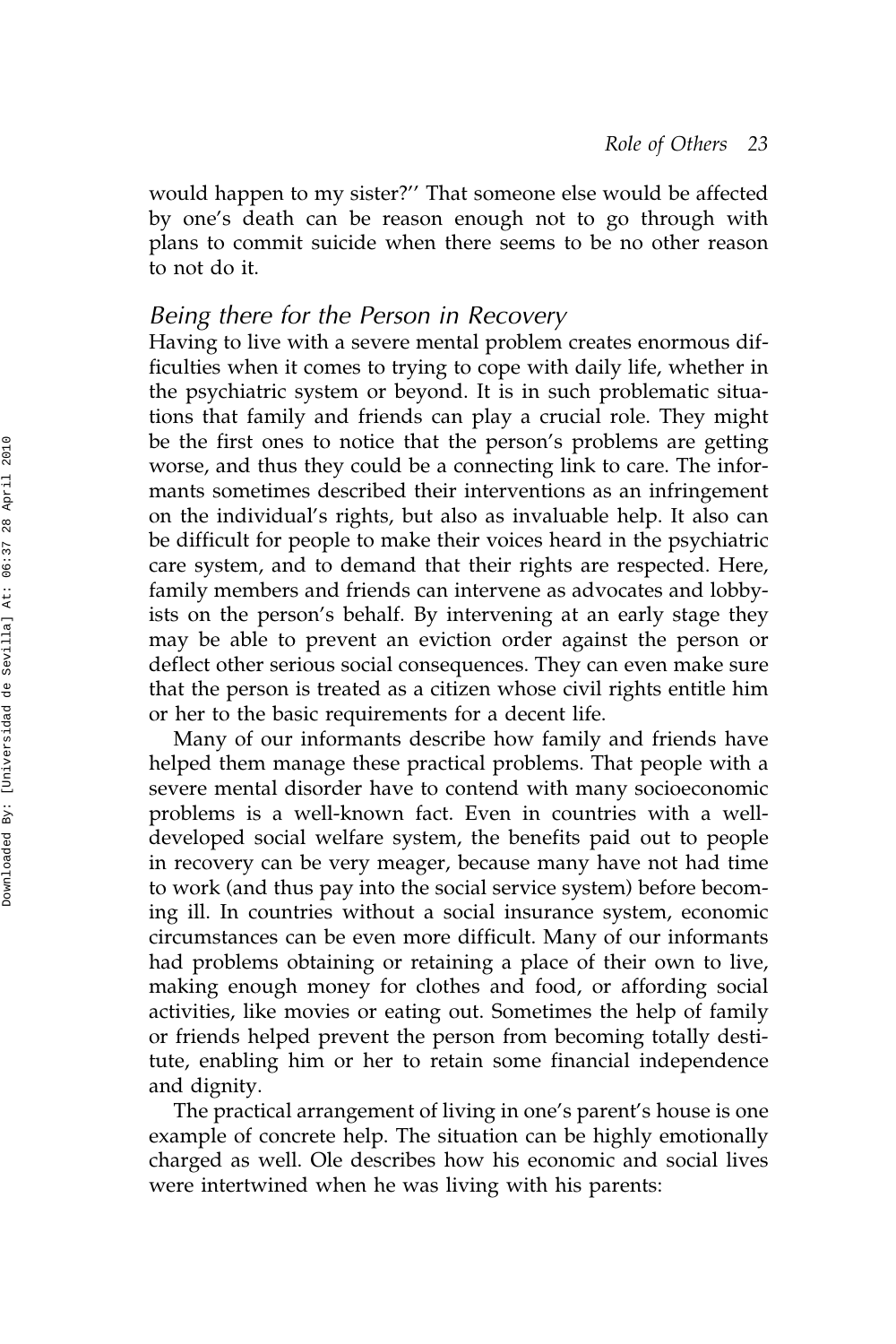Living at home—for one thing it means safety and for another it's social, something going on, for otherwise ...I can't stand the thought of not being able to live at home, of sitting in a flat somewhere all by myself—without a social network. It takes time to build a social network. I've spent several years doing just that, just letting it turn into something that I can be comfortable with.

Bernice touches on the same theme when she talks about living at home with her mother:

I moved back home because I wanted to save money and my mom is more, you know, she's not like standing over me or telling me to do this, do that, do this; we get along fine, no problems. So far it's not been a year yet, but if I have any problems, things like that, I basically let her know in some way that I have a problem or something like that, so it's, it's going good. She's happy I'm at home. So it's going good.

As with Bernice and Ole, being at home is at once being needed and being protected, allowing them to concentrate on other aspects of their lives.

#### Recovery as a Social Process

The unique and personal nature of the recovery process has often been pointed out in the literature (Anthony, 1993; Deegan, 1996). This is a finding in our own study as well. At the same time recovery happens on an individual level, it is evident that the recovery process is social as well. Part of recovery is recognizing the reciprocity between the person and his or her social supports. Carol describes learning to rely on others for help:

Before, I used to feel that I could do everything myself; that I didn't need anybody to help me. It was always drilled into my head that nobody was ever going to take care of me; and it's not that people are taking care of me now, but I know now that I've got people out there who care about me and are willing to help me, like if I have a tough decision to make. People are willing to help guide me down the right path.

During the recovery process, the person's dependence on certain kinds of interventions decreases while the capacity to contribute to the well-being of others increases. As is commonly the case, family members, once deemed only as ''next of kin,'' stop being ''next of kin'' and become once again brothers and sisters, fathers and mothers. Their identity is no longer defined in terms of their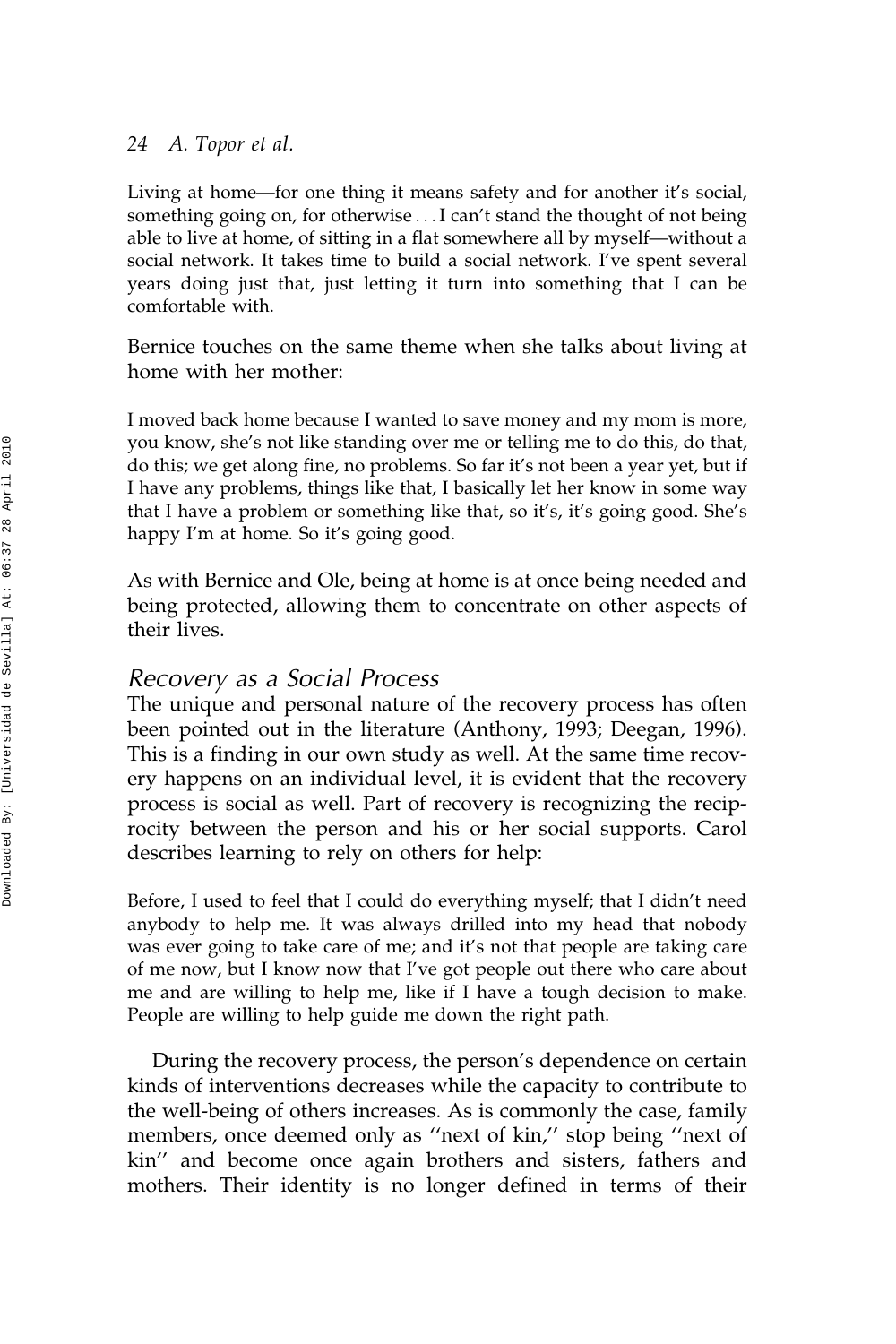relationship to a person with a severe mental disorder. Carol talks about rediscovering this relationship with her sister:

I raised my sister and until about a month and a half ago I was still—I was wondering whether or not my sister wanted me around. And I found a note from her and the note actually said that she and her husband couldn't have accomplished what they did if it wasn't for my help and that she loved me for everything I've done for her, and I had gotten that note from her but never really read what the note said, and I've had that note for three years. I read the note many times but never really realized what it said until about a month and a half ago. I was talking with her and she says, I've told you that many, many times, and I say I never heard it.

Carol is reminded of her own capacity and of others' dependence on her and her continued existence. Their relationship becomes reciprocal once again and is a confirmation that she cannot be reduced to simply a collection of symptoms.

That a person recovers means that other people in his or her surroundings also have to recover; the unequal dependence relationship that was established between the person and his or her social network during times of deep distress must change. The helper must step down from this one-sided role and be prepared, not only to disengage, but also to perhaps now be the recipient of the person's concern and advice. Although everyone involved desires the recovery, they each have to face certain challenges. Franca talks about the difficulty in negotiating the relationship with her mother:

I found myself all alone with a very difficult relationship to my mother who had understood immediately that I needed my freedom, which I give her credit for—but a mother who even now, every so often there is tension because she's still relatively young and very active, so there's an element of, not competition between us but, well, in short, she has a very strong character and wants to meddle in my life.

New acquaintances that one has made after coming into contact with psychiatry can also contribute to recovery. Contact with others who have mental illness can generate a fear of having to live as a ''chronic mental patient,'' a fear of life-long suffering and dependence on support from psychiatry and the social services. But contact with others in recovery also can lead to a kind of fellowship in which it is not necessary to explain oneself or apologize for one's problems or for one's strange experiences (symptoms and ways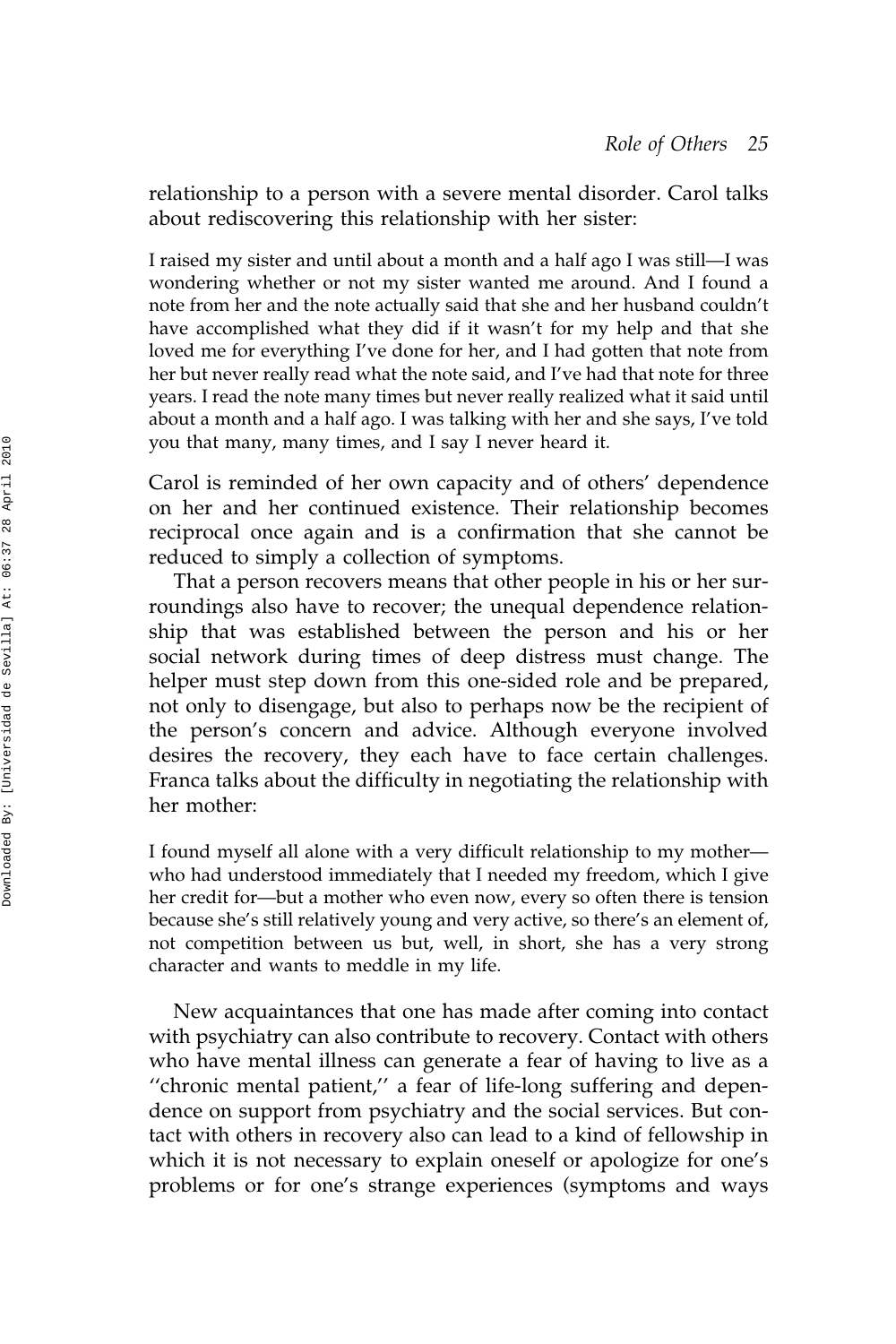of interacting with other people) and shortcomings, offering an immediate sense of acceptance and being understood. Ole relates:

I started going there and met people who were in the same situation as me. That was the first time I ever met people who were ill, and that was a very positive experience for me. Because you were accepted and seen, you know—I liked that a lot. I got some friends there and experienced something that was really positive and that was being with other men.

These experiences can form the basis for new relationships that extend beyond the sphere of mental problems and psychiatry. Franca describes:

I've created a whole new network of friends, and with my cousin as well, apart from our blood-tie, our kinship, I've also established a deep friendship with her. We call each other almost every day, and if I have a problem it's easier to talk with her than with my mother, for example. And then, there is this group of friends at the Centre, women friends; this has also grown a lot in the last three, four years, this being together. We would read texts that I or a friend of mine, who was also part of the group, suggested, in those last years when I was still teaching. Every day, after a tiring day at work, I'd go there and I'd ask myself each time: Am I going to be able to get on a bus and go to [name of the mental health centre] this afternoon? And then afterwards I'd come out of these gatherings feeling much more relaxed and rested, feeling better.

It is through interactions with others that we get a reflected image of ourselves, a self-image that is based on having something to give the other. Ole describes how important this interaction was for him:

And one thing about the women there is that they really care about you at the day center. I have very good contact with some of them and I think I've meant something to them, too. They sort of cared about me, and it isn't like that at home, so it was very positive that they saw you and kind of accepted you. I experienced that as being really unique. It meant a lot to me.

Interacting with others who have similar experiences in settings that are not marked by psychiatry can be a source of hope. The illness need not be chronic. As Bernice explains, the others serve as indisputable evidence that change is possible:

When I started Advocacy Unlimited, um, before I didn't even know the word recovery or, you know, I didn't know that they exist, basically.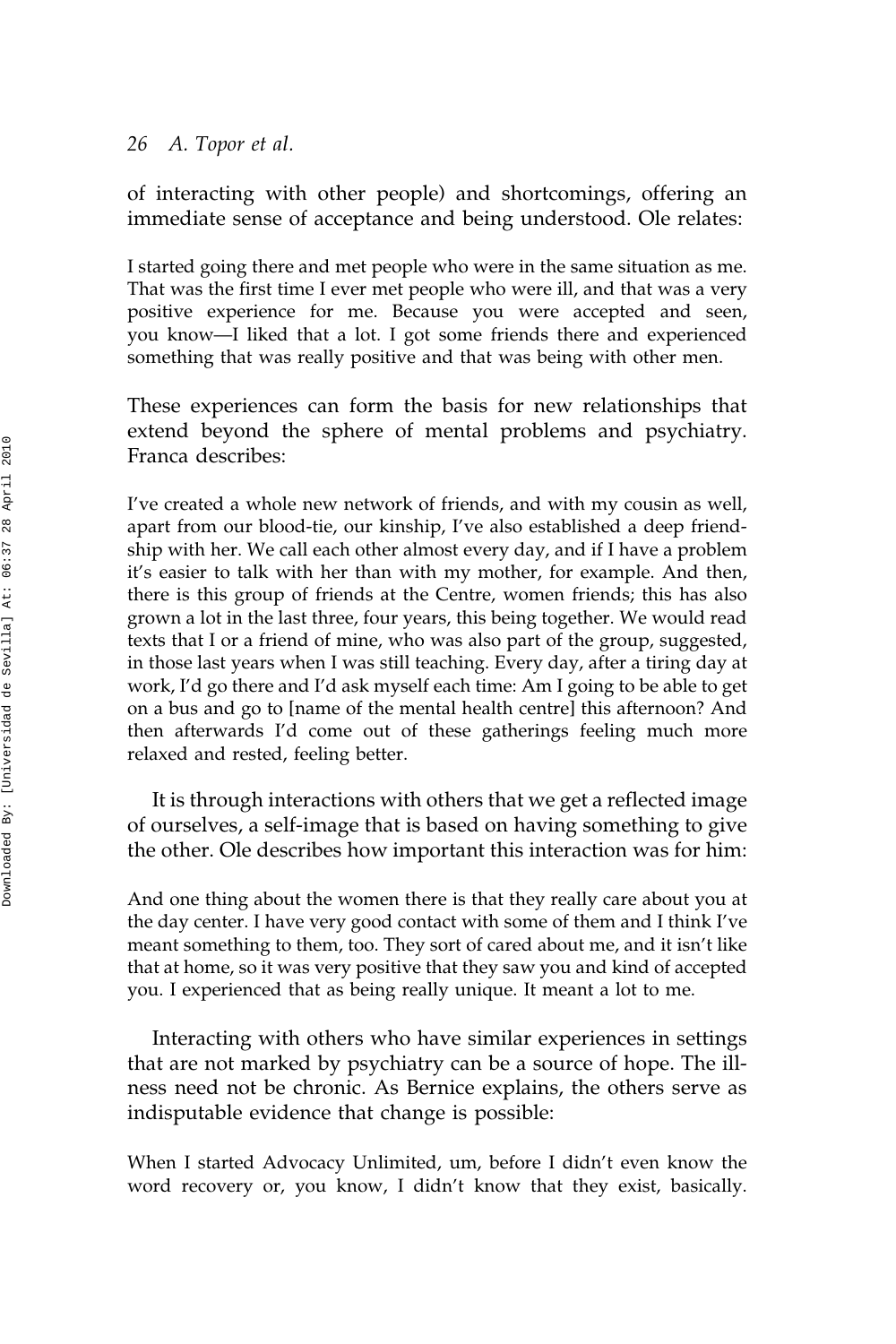Meeting people and seeing people you know doing positive things; people in recovery just freaked me out a little bit. It was like: ''Wow!''

In some cases, recovery requires that some people will have to leave the social network and new ones come in. Forming relationships with people who are not involved with psychiatry is a kind of confirmation that recovery is in progress. In Franca's case, her initial contact with psychiatry occurred at the same time as her husband left her. In the interview she talks about an aspect of the recovery process that is seldom mentioned in the literature:

This love relationship [with a new man] also helped me a great deal from a female point of view, as a woman, in the sense of making me feel desired, having a sexual relationship, having a complete life ... We've been together now for nearly 10 years, but we always keep our own freedom, our independence.

Such relationships mean that both parties accept the person just as she or he is and they accept the personal history that the person brings to the relationship. This is the ultimate confirmation that the person has a value beyond his or her psychiatric history.

## Relationships with Professionals

Professionals can play an important role in the work to recovery. The professionals described in our interviews did so in three ways: (1) they conveyed information to the person because of their formal position as a professional and by virtue of this expert status or served as an intermediary for various interventions that involved money, activities, groups, housing, and occasions for socializing, etc.; (2) they did more than their formal role required; and (3) they did something different than what the person had come to expect from professionals.

## Formal Position as a Professional

In several narratives, professionals played a major role simply because they were professionals and were thus assumed to have expert knowledge. Because of this expert knowledge, the person may have had greater confidence in what the professional said than in what others said. The professional was thereby someone who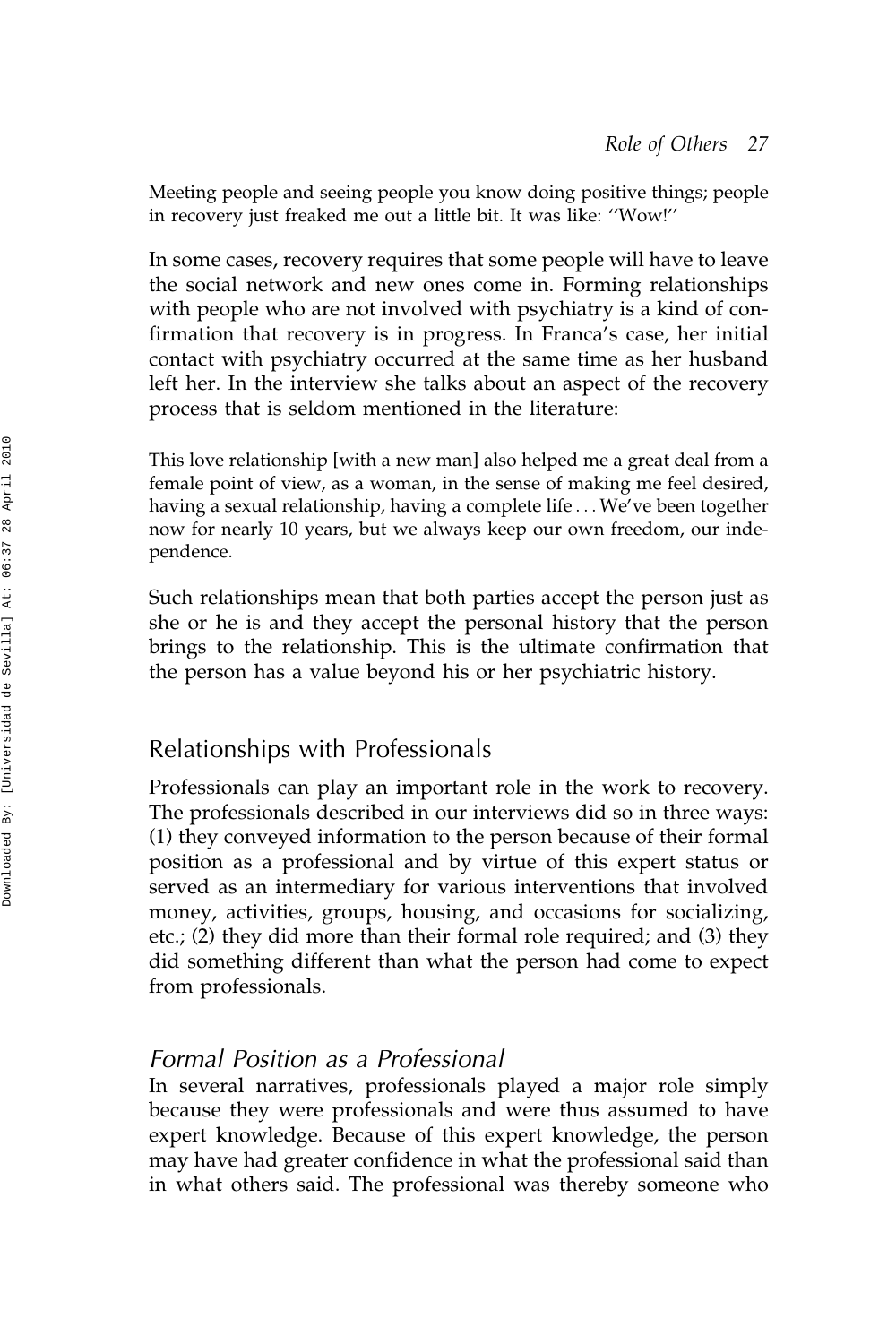functioned as a waypoint; a point of orientation between hallucinations and ''reality.'' Luca explains how his clinician helped him to make sense of his delusions and hallucinations:

Interviewer: Let's talk about something that I think is important, I mean your governing, dealing with, confronting, understanding—I'm not sure which term to use—the symptoms that this disorder brought on. How did you get over them?

Luca: But they said they were hallucinations ...I wrote a kind of report about what I felt, what I didn't feel, what I supposed, what I didn't suppose, and based on that I drew my own conclusions. I accepted that my conclusions were wrong and so I ... in the sense that I don't feel anything anymore ...

Interviewer: And what were your conclusions?

Luca: Oh, I don't know, I thought things were conspiring against me, but they told me that it wasn't so, and I accepted what they said.

For many people, what the professional says and does bears more weight because it is based on special training, knowledge, and practice. Annica takes up the thread of this formal training when talking about several of the professionals she considers to have helped her. She feels that formal education is a guarantee that they will understand her: ''She understands me, but she's trained for that. She has trained to be a nurse, she's trained in psychiatry. That's how she has the kind of knowledge that an ordinary person in working life doesn't have.''

Formal competence and training seem to have given the informants a feeling of security and safety. Even if a clinician says and does what others in the individual's social network also say and do, the clinician's words and actions are accorded more significance and gravity. The professionals also have access to certain resources which, when made available to people, can create new opportunities for them, as Luca describes: ''And the fact that they (the Center) supported me with this activity I'm doing now. I mean the job-training grant that they pay to a social co-op, which gives me a little job.''

#### Doing More Than is Expected

Having specialized training and access to opportunities and resources is important in strengthening the relationship between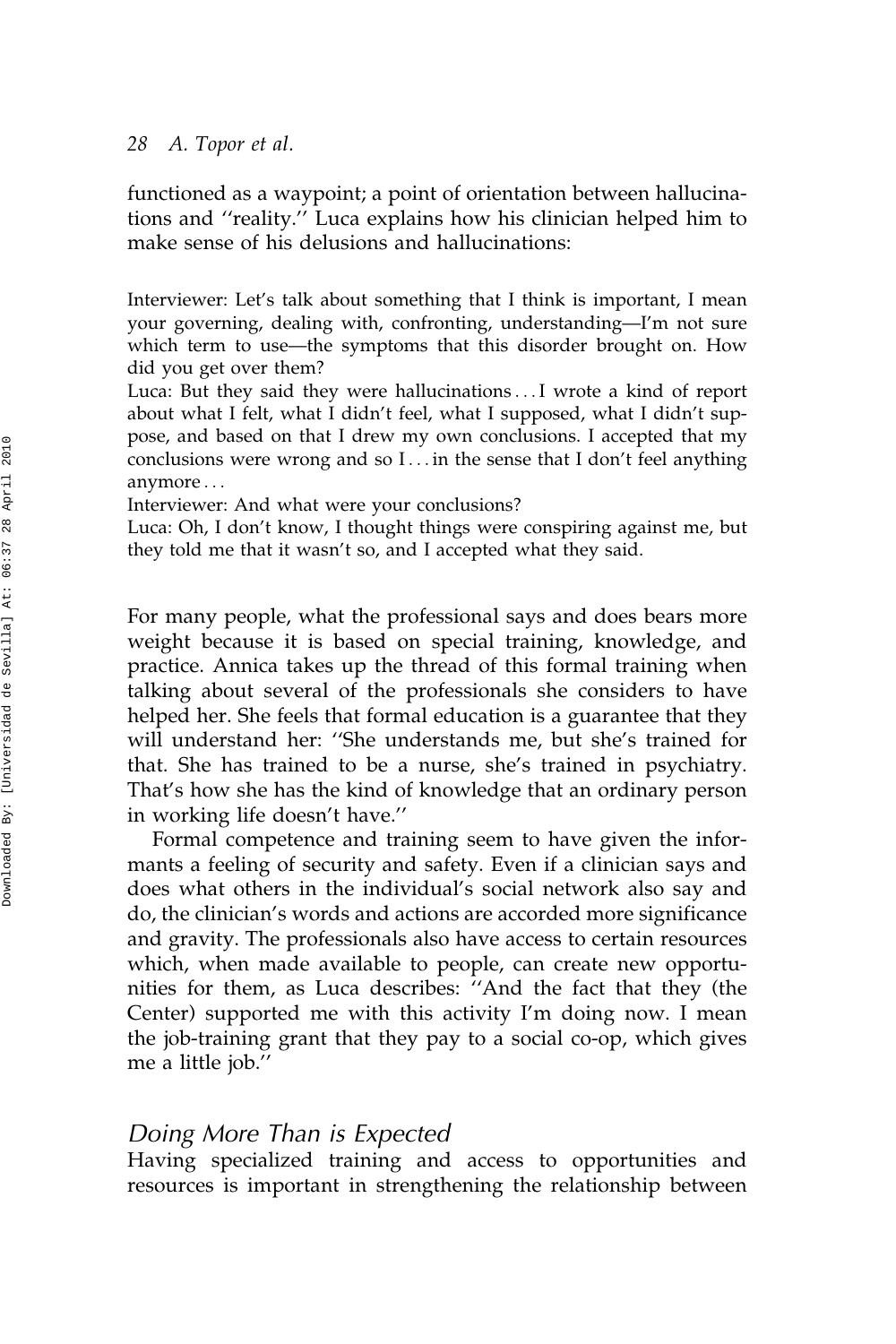the clinician and patient, but wasn't sufficient in building trust and confidence; most informants also talked about the importance of clinicians or other professionals going above and beyond what is expected of them. To do more meant that the professional did what he or she was employed to do, but performed these tasks so thoroughly that the person sensed that something unusual had occurred and felt the professional had gone above and beyond the job description. In the interviews, two themes reoccur in relation to this issue: (1) receiving more time, more attention, than the person came to expect on the basis of earlier experiences; and (2) being chosen and given special treatment by another person. Mia gives an example when she describes her first meeting on the psychiatric ward with a mental health worker who was to be her contact person:

Interviewer: Why did you choose him that morning?

Mia: He was so nice. He's the kind of person I've never had contact with before. That was what I was thinking at the time.

Interviewer: What did anyone have to do to be nice to you back then?

Mia: Sit down and drink coffee with me. Don't be in a rush to get away. Have time to listen ... That's what I needed then. There was no rush. And when I had finished, after we had a meal together, and I took my plate away, he was still there when I came back. And so we talked a little more and it was his turn to close the kitchen, and after that we went to my room and talked some more. That suited me. That's how I want people to be. It was so nice and cozy.

The mental health worker gave Mia time, with two key dimensions: amount and quality. In a setting where time is usually both limited and scheduled or planned in advance, the extent of the mental health worker's availability was in sharp contrast to Mia's expectations of him. By choosing to remain with her, he chose her above all others. The importance of being chosen and accorded special treatment is an important component of those situations where the professional is described as having been helpful.

## Doing Something Different

Receiving more and being chosen are important, but doing something different (perhaps even doing something beyond the rules of the institution) appeared to be equally important. Many of our informants described the differing beliefs among staff members working in the same unit regarding what kind of relationship should exist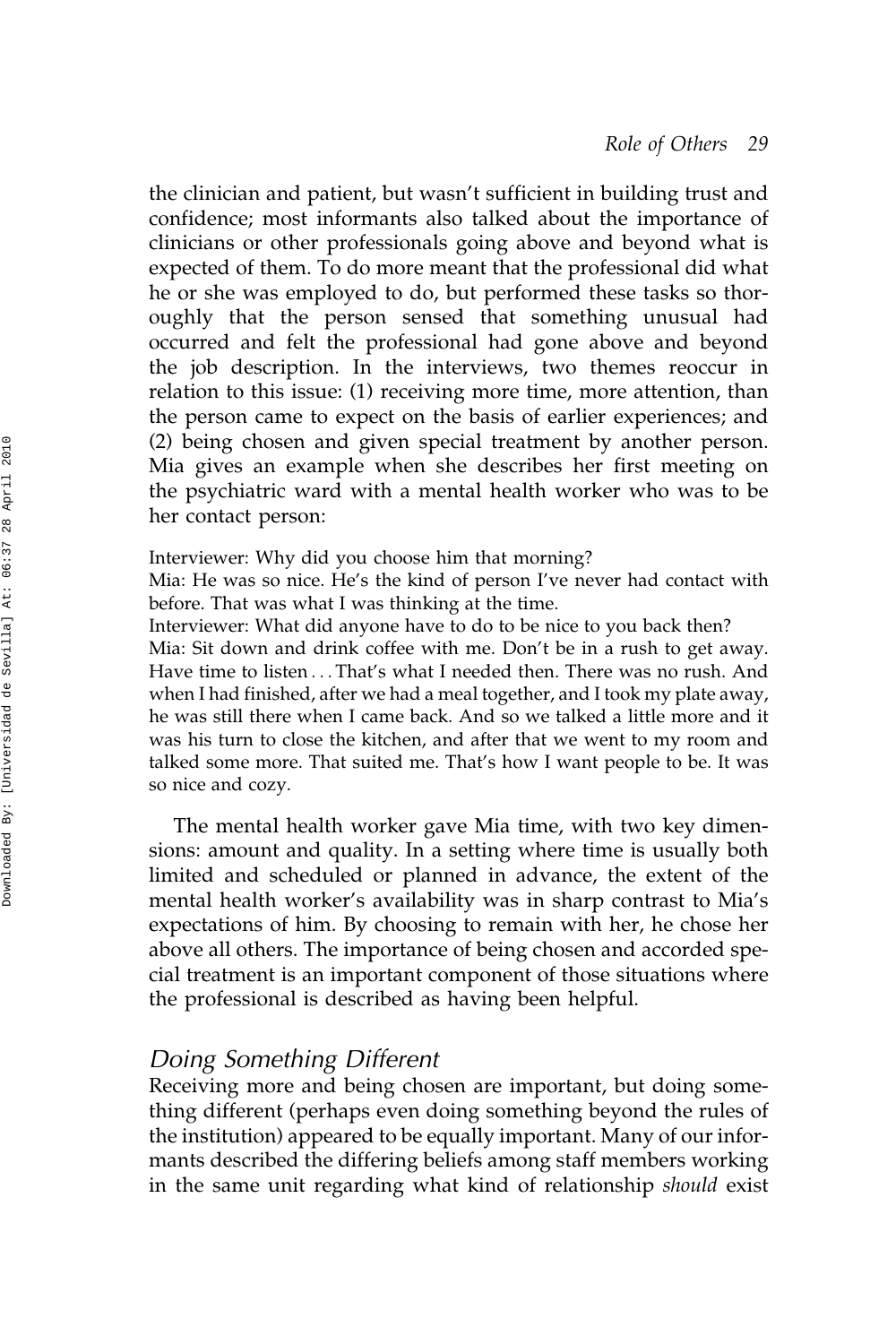between patients and staff. These divergent traditions were fixed in the regulations, routines, and attitudes that permeated any institution's rhetoric and practice. In the depictions of the actions of professionals who have been beneficial, we heard time and again of professionals who accepted gifts from their patients and who took various initiatives on their patients' behalves that are not directly required by their psychiatric conditions. That the professionals themselves found something of value in the relationship with the person seems to be a key element. People in recovery learn to distinguish between different kinds of personnel, as Kari explains:

Interviewer: Can you give any examples of what you valued in your relationship with that special nurse you had for many years?

Kari: We got close and she was almost like a friend, and then I made tapes for her. I have a program guide and I looked for fun things and I taped programs I thought would interest her and I gave her some poems I had written. And she didn't get on her high horse and say: ''I can't accept this.'' She let me become attached to her without making a big deal about it. She handled it very nicely. At the same time she made it clear that she couldn't return the favor. So she was open to it and accepting and happy about our relationship. I felt as though I could give and receive the trust that I felt for her without her rejecting me. The one that was there before her was more reserved. I was very attached to her, too, but we never bonded in the same way or got close because she was very reserved. She had that barrier against getting too involved, to put it that way. The one I had after that was totally different. So it was much easier with her. It was accepted that I was attached to her. The first one was so afraid that I'd get too attached. But the last one accepted it, and I could be myself. She accepted the tapes and listened to them and then I got them back and played them again. I lent her books I thought she'd like.

Kari contrasts the two nurses with one another. The first one maintained a distance between them by raising a barrier between herself, a staff member employed to help the person, and Kari, a person in need of support and treatment. Personal ties within such a framework are thought to harm the person and diminish the professional's ability to determine the person's needs and to help her in an adequate way. The nurse she had afterwards behaved differently; she did something different by accepting Kari's small gifts. This reciprocity was truly meaningful for Kari. As she explained, having a relationship with a clinician or profession that extends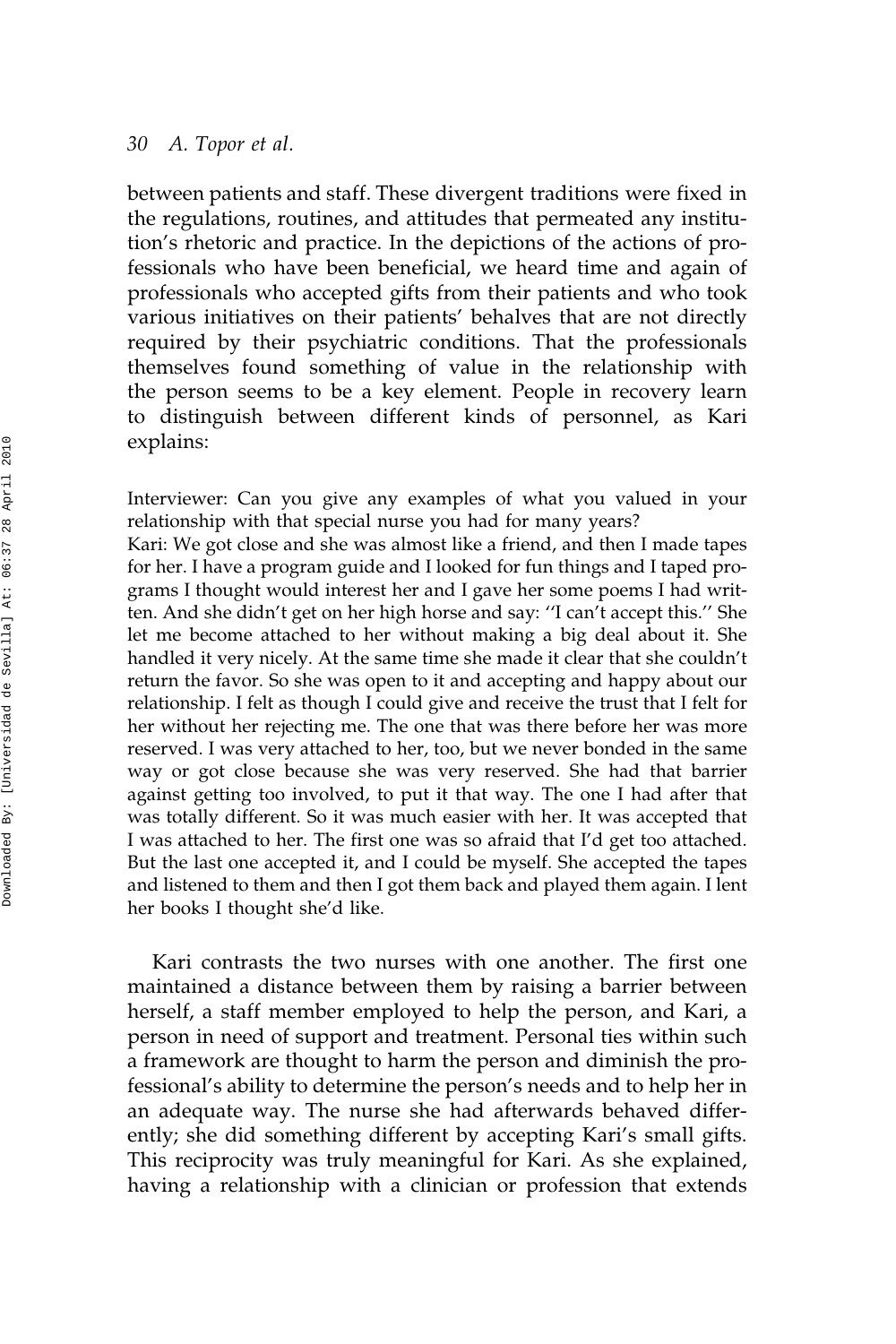beyond the standard user-caregiver relationship was important to feeling cared about and supported. The contrast she drew between those professionals who maintained strict boundaries and rules about interacting with patients and those who did not was reinforced by other informants. For example, Erik described several important interactions with a nurse, Vera, who worked at an activity center run cooperatively by psychiatry and the social services:

After I had worked there for a month she came and gave me a rose. It's dried up now and I have it at home. Small things like that. Or like last month when I was trying to scrounge up a little food and she lent me 100 crowns because I didn't have any money left at the end of the month. She got it back today. She calls me at home and asks about me. She calls my mother and tells her how things are working out for me at the job. It's really calmed my mother down a lot. She says she's so happy that I'm healthy now. I've explained to her that I still see things around me, but that I don't pay any attention to them. That's what feels so good, that even my mum has accepted it.

In the majority of the interviews, episodes are described where professionals did not do what was expected of them. As an example of doing more, Vera called Erik's mother with encouraging words about him. But in extending her relationship with Erik beyond the traditional role of caregiver, Vera's actions represented doing something *differently;* this is what made Erik pay notice. That a mental health worker gives a person a rose to celebrate his progress does not fall within the institution's rules and expectations. If handing out roses were a rule, it would probably not have had the same effect on Erik. The rose was a personal gift from Vera to Erik. Vera did something different from what was expected of her. She also did something different when she lent Erik money out of her own pocket and called him at home without having a special reason to be worried about his condition. Her actions seem to have been generated by a personal concern for Erik's well-being. Vera does not loan money to just anyone, just as she does not make a phone call to just anyone's home; Erik has been chosen.

Another aspect of what we are describing here is when the professional negotiates with the person about which interventions should be made and in what ways. In several of the stories, the person accepts the professional's suggestion, but shares the responsibility with him or her. Jan described how he dealt with situations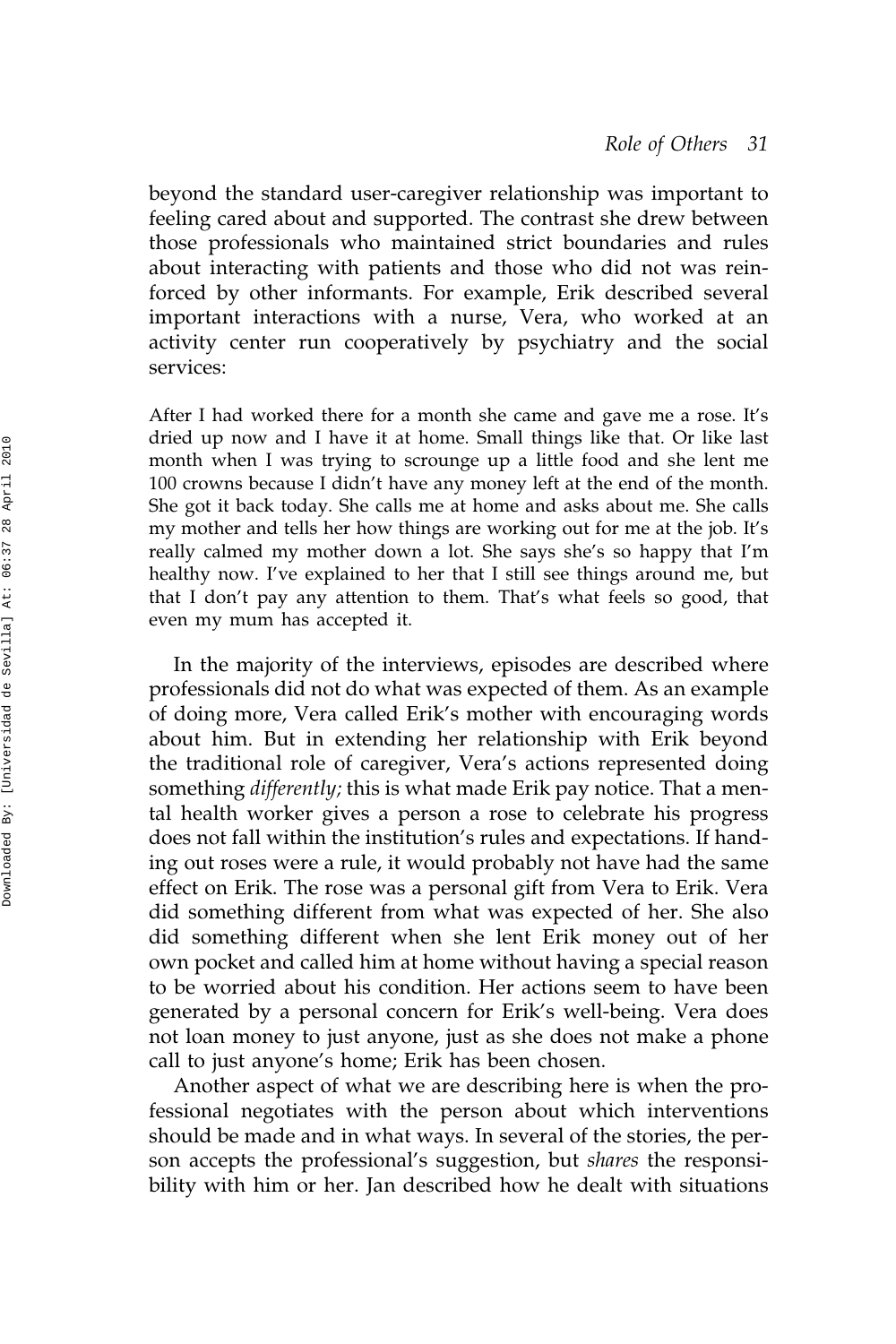when he started to feel worse. One of the things he did was to change the dose for his medication:

Interviewer: So you avoid the situation, you sleep and increase your medication?

Jan: Yes, that's right. That's also what my doctor said; OK, we'll go with a low dose now, but if things start to get critical you'll have to take an extra tablet on your own. That sounds reasonable to me and so it's what I've done. During those periods when I'm feeling better I space out the intervals, like take a pill every other day or so. I adjust the dose myself.

Jan regarded his doctor's suggestion as ''reasonable'' and thereby something he could use, but the decision to change medication was something that was negotiated between doctor and patient. Kari described a similar experience:

Interviewer: And what about the doctor? What would you say was the special thing about your relationship with him? Kari: That he allows me to decide a little for myself. Interviewer: Like? Kari: Like, for example, he didn't make a fuss when I only took the medication every other night. Interviewer: You were supposed to take it every night? Kari: Yes. And when I didn't take the sleeping pills, he didn't say anything. He let me sleep every other night.

When a doctor delegates some of his or her power to a person who has been diagnosed with a severe mental illness, it indicates that the doctor does not equate the person with the diagnosis. This can be experienced as showing confidence in the person's own judgment, and acknowledging the person's ability to make reasonable decisions. Kari explains how she and her psychiatrist decided, for example, what to talk about:

Interviewer: Do you have any other examples that describe the kind of contact you had with your psychiatrist?

Kari: I think he's calm and balanced and listens to me and what I have to say and doesn't have a whole program he has to follow. I can talk about everyday stuff that's important to me. It doesn't have to be about all kinds of problems...So I decide what to talk about. He hasn't set any agenda or program that we have to follow. And he is so wonderfully calm.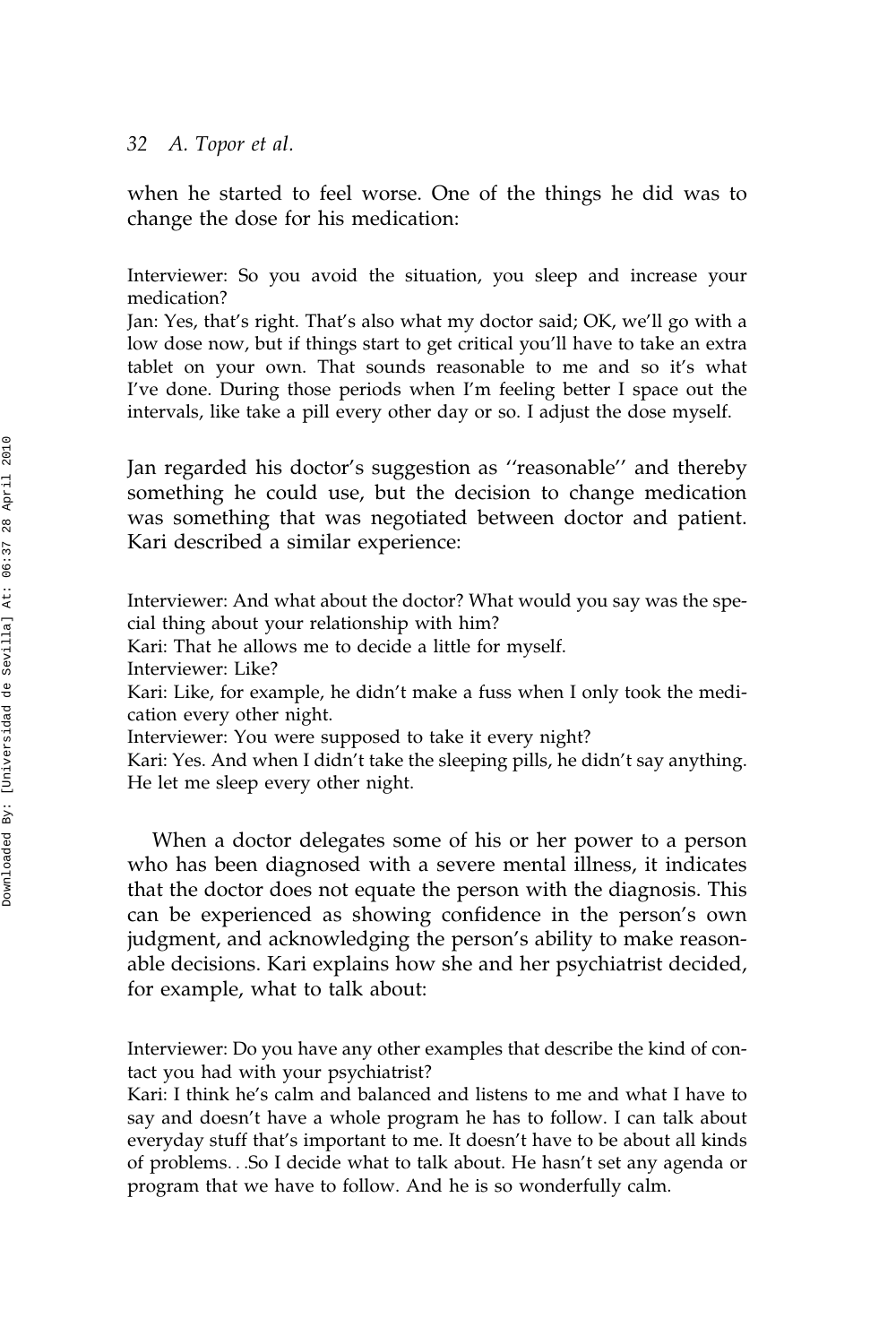Like Kari, Mia describes the importance of making her voice heard and her wishes known: ''The night team was wonderful. At first they told me I should go to the hospital, but I said I just wanted to talk. And that's what we did; we talked sometimes about problems, sometimes just about things in general.'' The people on the night team who visited Mia at home agreed to forego their own suggestion and followed hers. By doing so they confirmed her identity and status as a citizen possessing civil rights, even though she has been diagnosed with a severe mental illness.

Kari and Mia both emphasized how important it was that in their sessions with helping professionals they could talk, not only about problems, but also about small things, like events from everyday life. It may be that it is having a normal conversation within the context of an artificial relationship that is what makes this factor so effective. And perhaps what is the most important aspect here is not the normality of the topic of conversation, but that this normality takes place in a clinical setting in which it would normally be considered out of place. The important thing is not simply to talk about everyday matters. Nor is the important thing to meet with an expert. Rather, what is important is meeting with an expert to talk about one's problems and to talk about other commonplace matters as well.

## What is the Difference?

In all of the narratives, informants talk about clinicians doing something different than would normally be expected; either in spending more time with them, choosing them as special, or perhaps breaking rules for them. Investigating what characterizes this different way can help us to define more precisely what in the professional's actions people have found to aid their recovery.

Professionals who ''do more'' or ''act differently'' take a risk. They are breaking the rules of the institution and thereby risk being criticized in the performance of their professional role; they can be accused of being overly involved. When a professional does something different, he or she emerges as a real person. The relationship with the person ceases to be a neutral one. To be chosen by a member of staff means that the professional has chosen just you, usually on the basis of personal criteria. The relationship becomes emotionally charged. Although one could argue that many professionals do more, do something different, and do something in a different way (cf., e.g., Bauer, 1997; Frank, 1974; Gardiner, 1971; Lambert & Dupper, 2003; Roazen, 1995), their actions are seldom discussed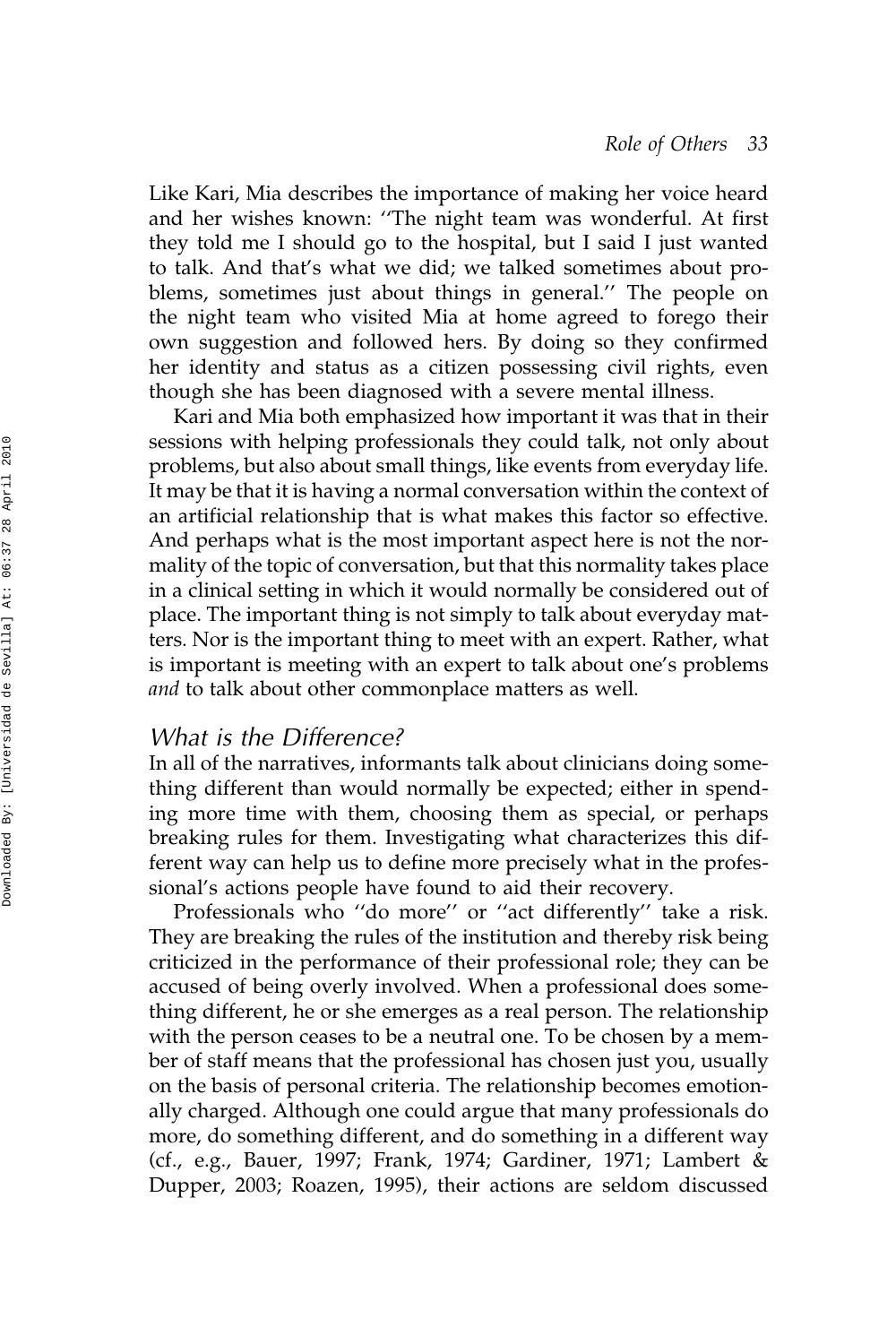in the public arena. This puts them at the mercy of the patient; he or she could expose them. The formal and unequal power relationship is balanced by mutual trust and dependence. The extent to which this reciprocity has developed varies in the narratives. Mia gave an example in which she and her nurse had developed their knowledge of one another by sharing common experiences:

I asked him if I could have his phone number and if he wanted to be my contact person. He thought I meant there at the hospital and so he said yes, but later I asked if we could keep on. I didn't know how he would get paid, but it's worked out for 11 years. The community pays him. We go to each other's homes. Or else we go out and have a meal together, or go to the movies or listen to music. It's wonderful. We like the same music, or at least I've begun to like his kind of music. Or we go sledding. That was a lot of fun. We're like a family and I get to have a mom-dad-baby family, although it's not my real parent.

As described by the people we interviewed, the professionals' contribution to recovery from severe mental illness often consists of quite commonplace actions, which often defy expectations of both ''mental patients'' and the professionals who treat them. Rather than strict adherence to guidelines and professional expectations, Kari says that it was precisely because her doctor lacked a predetermined plan of treatment that he was able to contribute to her recovery. ''He has no set agenda or program that I have to follow.'' She described the nurse who helped her as being ''totally different'' from other nurses she had met: ''She was open to [the tapes Kari gave her] and accepting and happy about our relationship.''

Contrary to the fears of many professionals, the people who were interviewed quite easily distinguished help from professionals from that of friends or other loved ones. Mia referred to her relationship to her contact person and his family as a family relationship. At the same time, she was well aware that they were not her real family. When Kari described her relationship to a professional who had helped her, she used a term that often occurs in interviews with people who have recovered: ''as-if'' friends (''like friends''). To be ''like friends'' refers to that ''something different'' we discussed earlier. As we have seen in the interviews, there are professionals who ''do something different,'' and this something different is connected with having a ''like-friends'' relationship with the person. ''Like-friends'' relationships seem to occur in a variety of settings in different countries and in different cultures.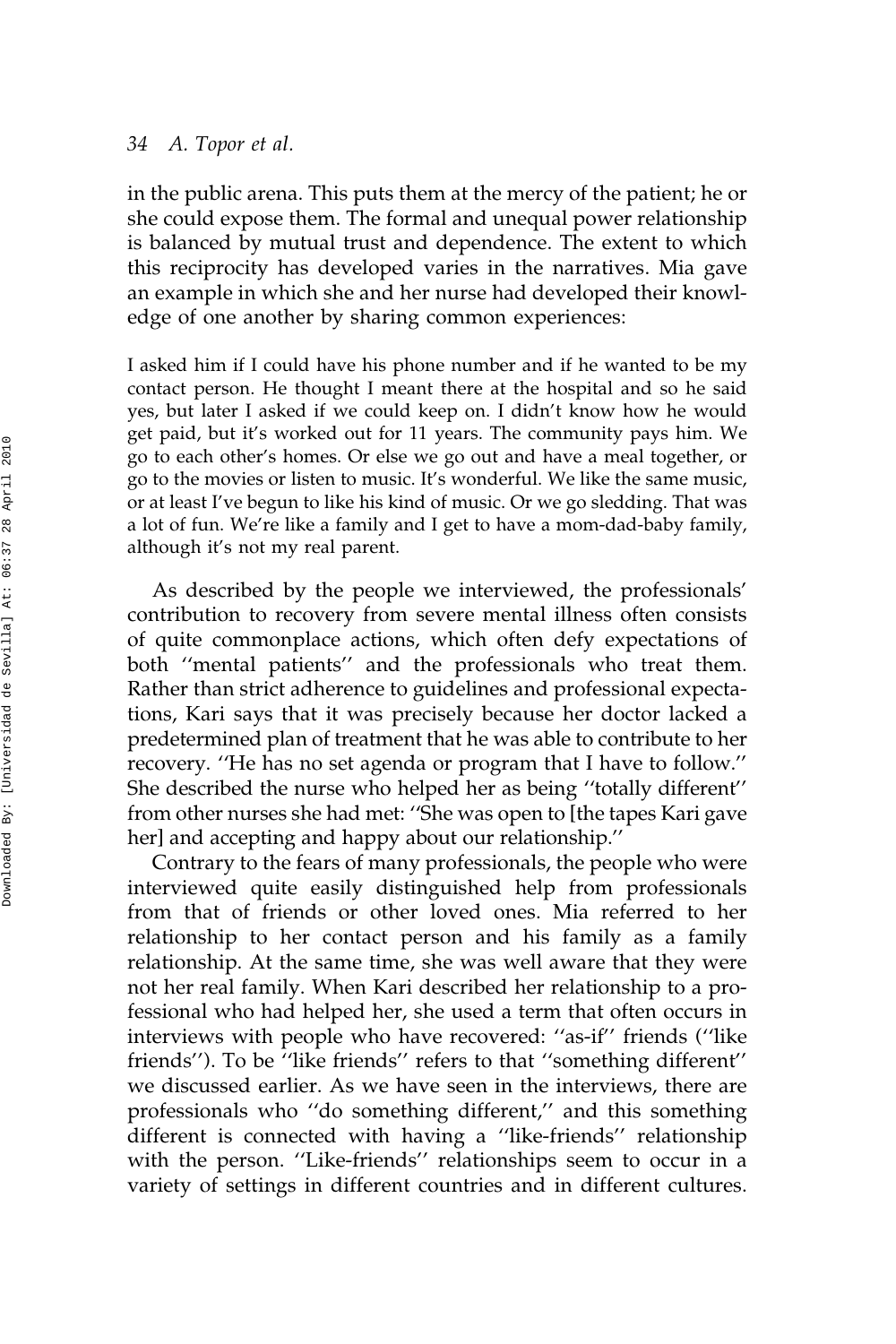The rules that are broken are among those that are considered prerequisites for the traditional institution's survival. It is quite likely that most professionals vacillate from case to case between the different forms of ''professionalism.''

However, although this new kind of professionalism seems to be beneficial and not at all uncommon, it is seldom accorded the same value as a more formal sense of professionalism. Rather, the tendency is to suppress knowledge of it and to characterize it in official contexts as unprofessional and evidence of ''overinvolvement'' or ''failure to maintain distance.'' In this sense, the ''like-friend'' relationship constitutes breaking the rules and professionals who do so take a risk. Not only have they broken the rules of the institution where they work, but they have also called into question institutionalized knowledge about madness.

#### DISCUSSION

The personal experiences we have related in this study clearly indicate that social interaction is of importance to the recovery process, whether that interaction is with family and friends or clinicians and other professionals. Throughout the narratives, informants talked about the importance of having support while they learned to cope with their illnesses. They talked about people in their lives knowing them as full people and having patience with them and also having confidence in them to make good choices. These actions occurred in the everyday choices and activities of people with mental illness: spending money, taking medication, and spending time. What then are the similarities and the differences between what people in the person's social network do and what professionals do that can contribute to the recovery process?

Family members have a shared history, and are often part of the same social network, as the person in recovery. In our society, people who are close to one another are expected to help and stand by one another. Thus, everyday life is the family's arena, with the kind of help family members providing usually connected with the activities of daily life (see Breier & Strauss, 1984; Denhov, 2003). In many cases, families bear a heavy burden when one of them develops a mental illness. A brother or sister might anxiously wonder why his or her sibling became ill. Parents might be tormented by thoughts of what they may have done wrong during the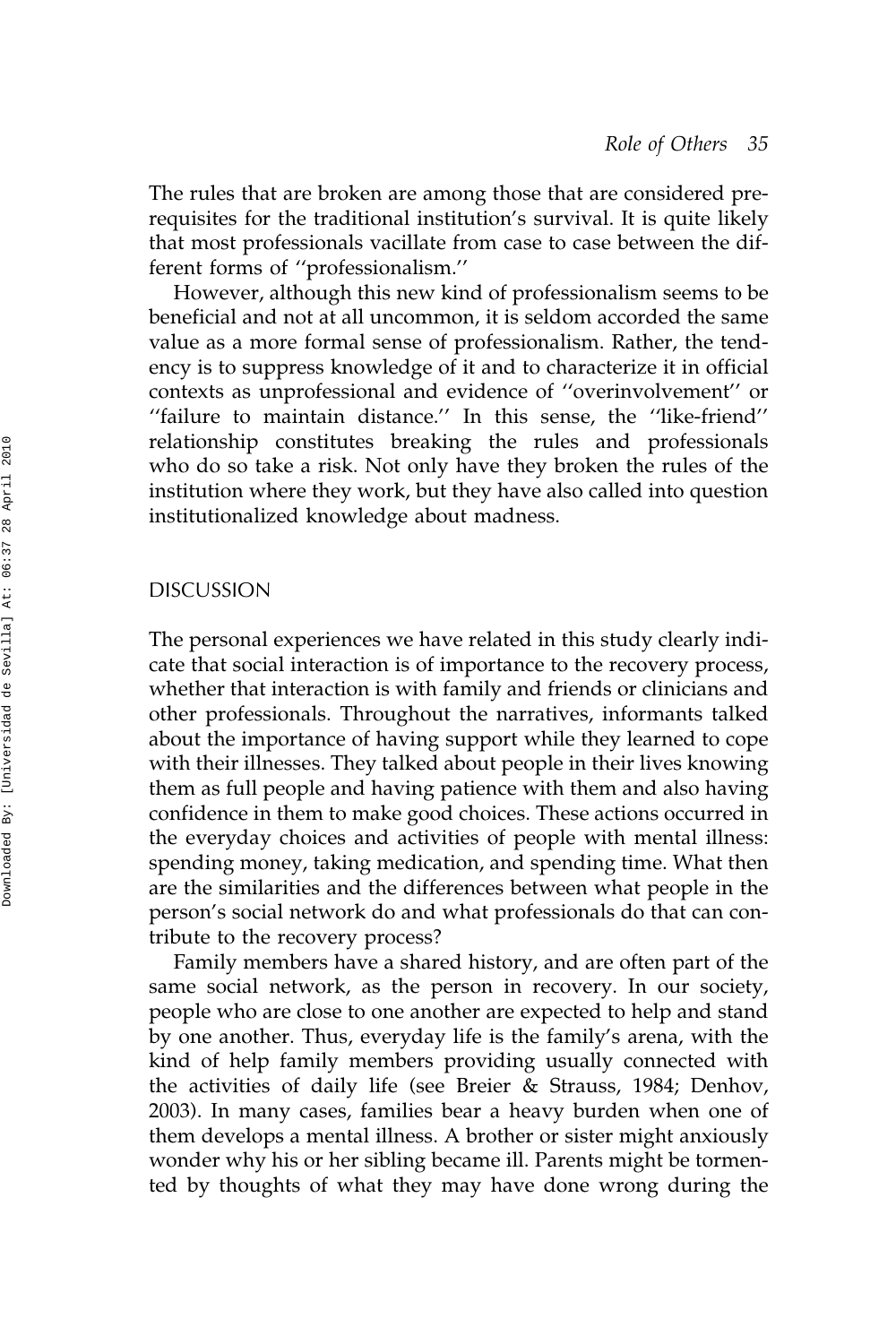child's early years. The picture is complicated by feelings of guilt, shame, and anger. Families who continue to stand by a member who is ill risk becoming just as socially isolated as their loved one. They are forced to bear a greater share of the burden when others turn away. It might begin by other people remarking that the family has become too involved and is actually harming the one they are trying to help.

Professional helpers, on the other hand, meet with patients because they are paid to do so, and it is usually only for a limited period of time. They meet many such people every working day and are seldom in a position to follow up their patient's development for a long period of time. The kind of help professionals provide is determined by their education and training, and by their supervisors. For professionals to remain with a person through the course of his or her illness, or to do more than what is expected, may entail changing how professionals work in institutions, how they view their work, and how they are viewed by society.

Relationships—with friends, family, or professionals—have a major impact on whether a person feels demoralized and isolated, or, conversely, confident and whole (Davidson, 2003; Frank, 1974). To stand by someone, to remain by his or her side, and to become involved over and above familial or professional duty is what appears to makes the difference between help and hindrance. As we have seen in these narratives, an intervention does not acquire meaning simply through the official position, or lack of official position, of the person performing it. It is the context that determines the meaning of the action, but it is the action that makes the difference.

#### REFERENCES

- American Psychiatric Association (APA). (1994). Diagnostic and statistical manual of mental disorders (4th Ed.). Washington, D.C.: APA.
- Anthony, W.A. (1993). Recovery from mental illness: The guiding vision of the mental health service system in the 1990s. Psychosocial Rehabilitation Journal, 16(4), 11–21.
- Barham, P. (1984). Schizophrenia and human value. Frimley, England: Basil Blackwell.
- Baur, S. (1997). The intimate hour. Love and sex in psychotherapy. New York: Hougton Mifflin Company.

Bentall, R. (Ed.). (1990). Reconstructing schizophrenia. London: Routledge.

Breier, A. & Strauss, J.S. (1984). The role of social relationships in the recovery from psychotic disorders. American Journal of Psychiatry, 141(8), 949–955.